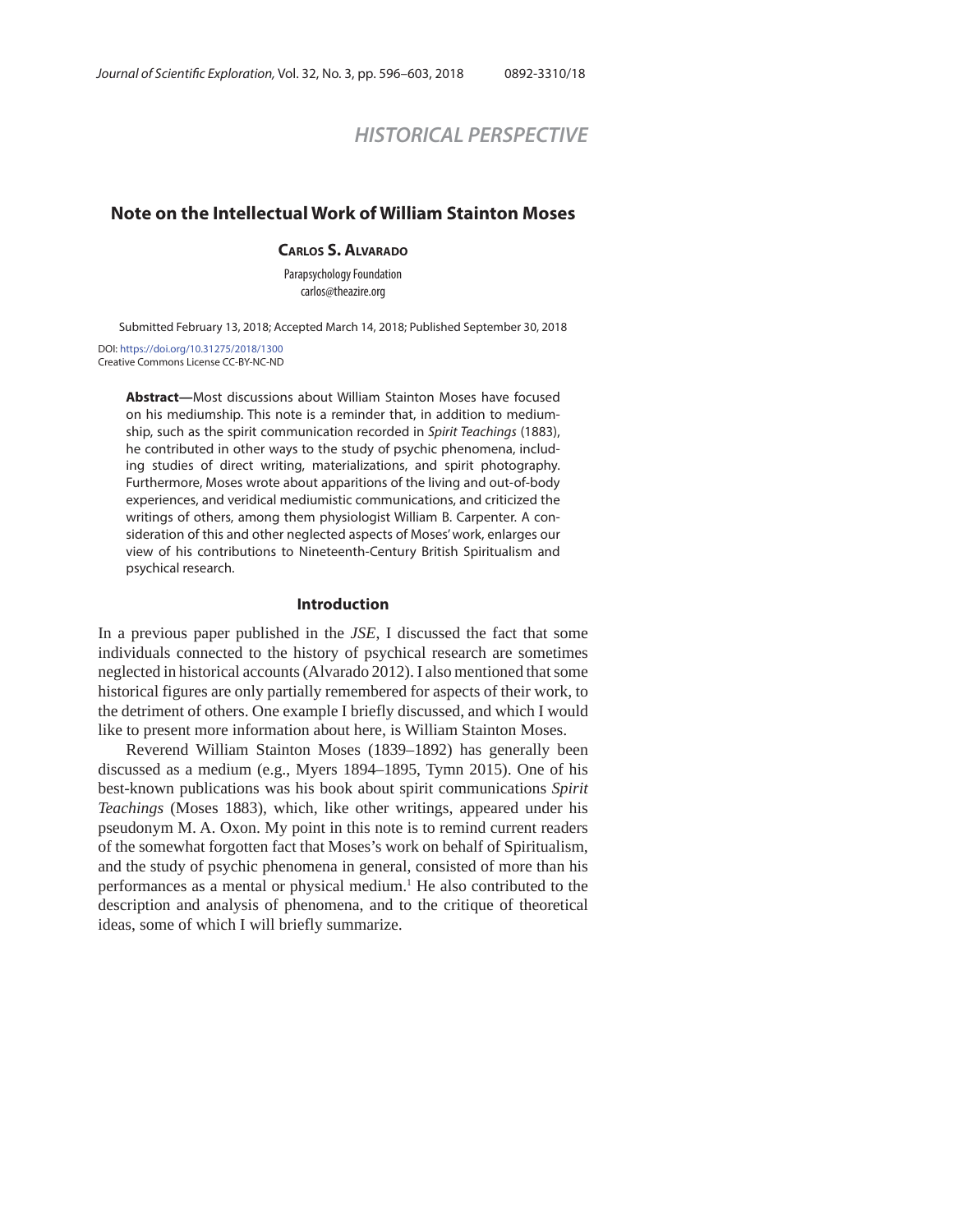#### *Some Important Publications and Studies of William Stainton Moses*

In addition to holding positions such as Vice-President of the Society for Psychical Research (SPR) and editor of the journal *Light*, Moses wrote about general issues related to Spiritualism. For example, in his *Higher Aspects of Spiritualism* (Moses 1880) had sections about the current state and the future of the movement in England, and about its religious aspects. He wished for better séance conditions that would not look suspicious, and this included "the abolition of all means of secluding the medium, and though I do not lay so much stress on this—of dark circles also" (pp. 36– 37). Of mediums, he further wrote:

instead of producing a number of astounding phenomena in the dark, would devote their powers to evolving a very few simple experiments in the light, the whole aspect of the matter would be changed. (Moses 1880:122)

A few years later, after he joined the SPR, Moses's name appeared in the proceedings of the Society as one of the workers on the Literary Committee (e.g., Barrett et al. 1884). But his main intellectual work was published in other forums.

One of these forums was the journal *Human Nature*. Here Moses (1874a, 1874b, 1875c) published a series of articles about physical mediumship.2 In the first one he focused on general developments and his own conviction in the phenomena. He wrote:

Most of the phenomena which have been evoked in this country have at different times come under my notice, and have been recorded by me, at the time, as carefully and accurately as has been possible. (Moses 1874a:99)

 In other articles in the same series, he wrote about raps and movement of objects, the production of perfumes, and lights and music.

Most of the installments of this article were about spirit photography (Moses 1874b, 1875c). Moses accepted the reality of this phenomenon and stated that he was surprised that he found there was so much evidence on its behalf. He was convinced of spirit agency, but believed that in many cases the spirits involved were of a low moral order. Moses recommended students of the topic not to consider some cases produced by this agency that were suspicious, but instead to focus on clear-cut cases, and on those in which communication (presumably mediumistic) had shown the "reliability" and "truthfulness" of the spirits. However, he cautioned: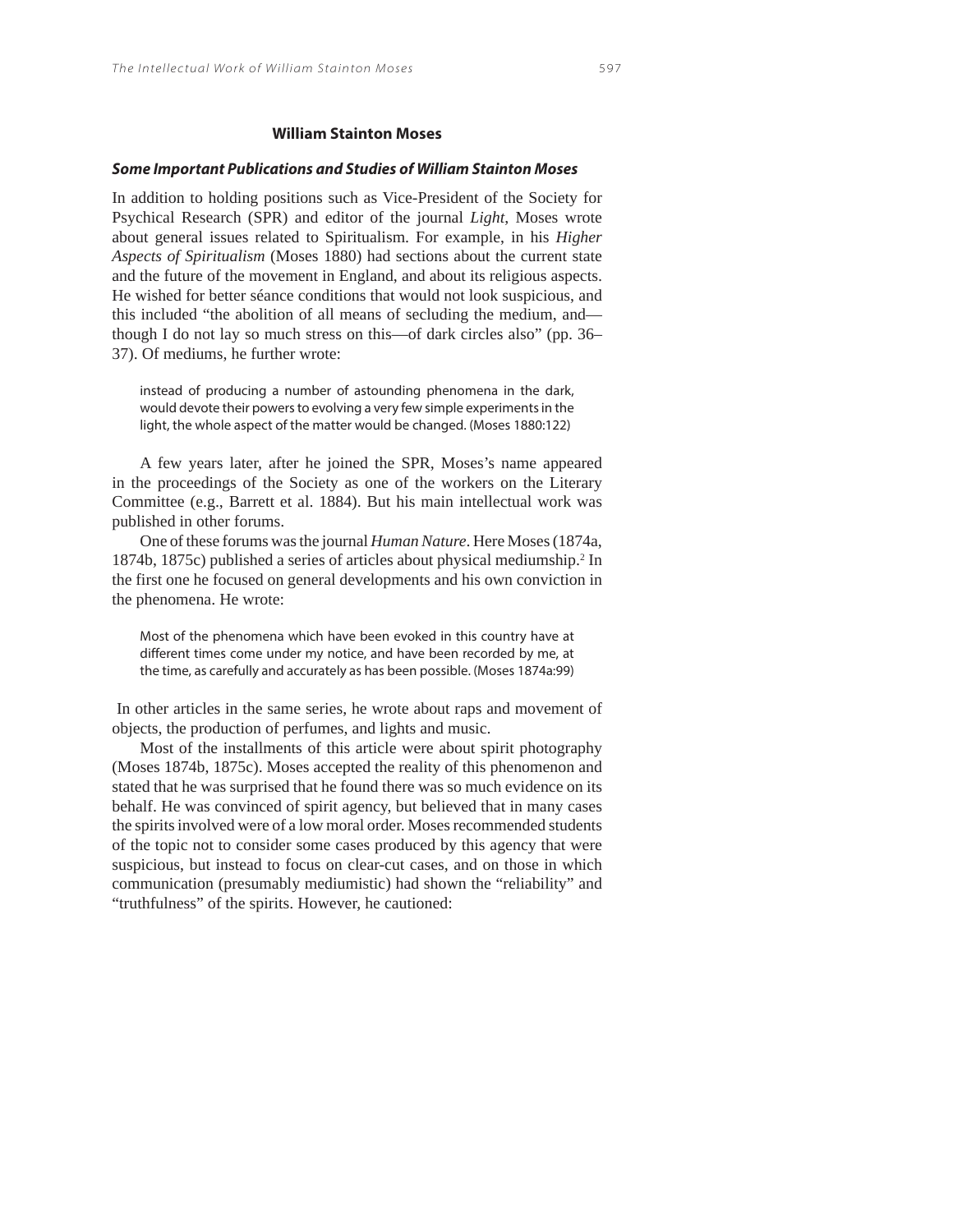Experience, if it prove that some manifestations look tricky, proves also that "second thoughts are best," and that some which appears at first sight most suspicious, turn out in the end to be suspicious only in appearance, but real and true in fact. (Moses 1875c:195)

In another long paper, Moses (1876–1877) presented discussions and classifications of cases of what he referred to as the "Trans-Corporeal Action of Spirit." This included various cases of out-of-body experiences and of apparitions of the living. Moses wrote that the cases he presented here were scattered and in need of "classification and arrangement" (Moses 1876–1877:241). The cases, he stated, were arranged with a principle in mind.

The principle is the Transcorporeal Action of Spirit. The fact is the possession by man of a spirit which manifests its action in diverse ways irrespective of and beyond the power of the body. (Moses 1876–1877:241)

This action of the spirit beyond the confines of the body led Moses to argue the survival of that spirit after death.<sup>3</sup>

In *Psychography: A Treatise on One of the Objective Forms of Psychic or Spiritual Phenomena*, Moses (1878) reviewed the evidence for the phenomenon of direct writing obtained via mediums. He presented examples of cases attested by the senses (vision, hearing), cases presenting writing in languages unknown by the medium, and cases obtained in conditions preventing the previous preparation of writing to fake the phenomenon. In Moses' view, psychography was only one of many phenomena

which testify to the existence of a soul in man, and to its independent action beyond his physical body; an earnest of its survival and independent life when released by death from its earthly prison-house. (Moses 1878:6)

Another book was *Spirit Identity*, in which Moses (1879) studied veridical mediumistic communications. This included personal experiences, and communications recorded by others. The author concluded: "Intelligence is perpetuated after the body is dead" (p. 69), and that the "human spirit after its separation from the body loses none of its individuality" (p. 70).

Moses was also very interested in the phenomenon of materialization. He published in *Light* one of the most detailed studies available of the varieties of features of this phenomenon and tests performed as they were recorded in the literature (Moses 1884–1886). Rather than be concerned with evidential considerations, Moses wrote: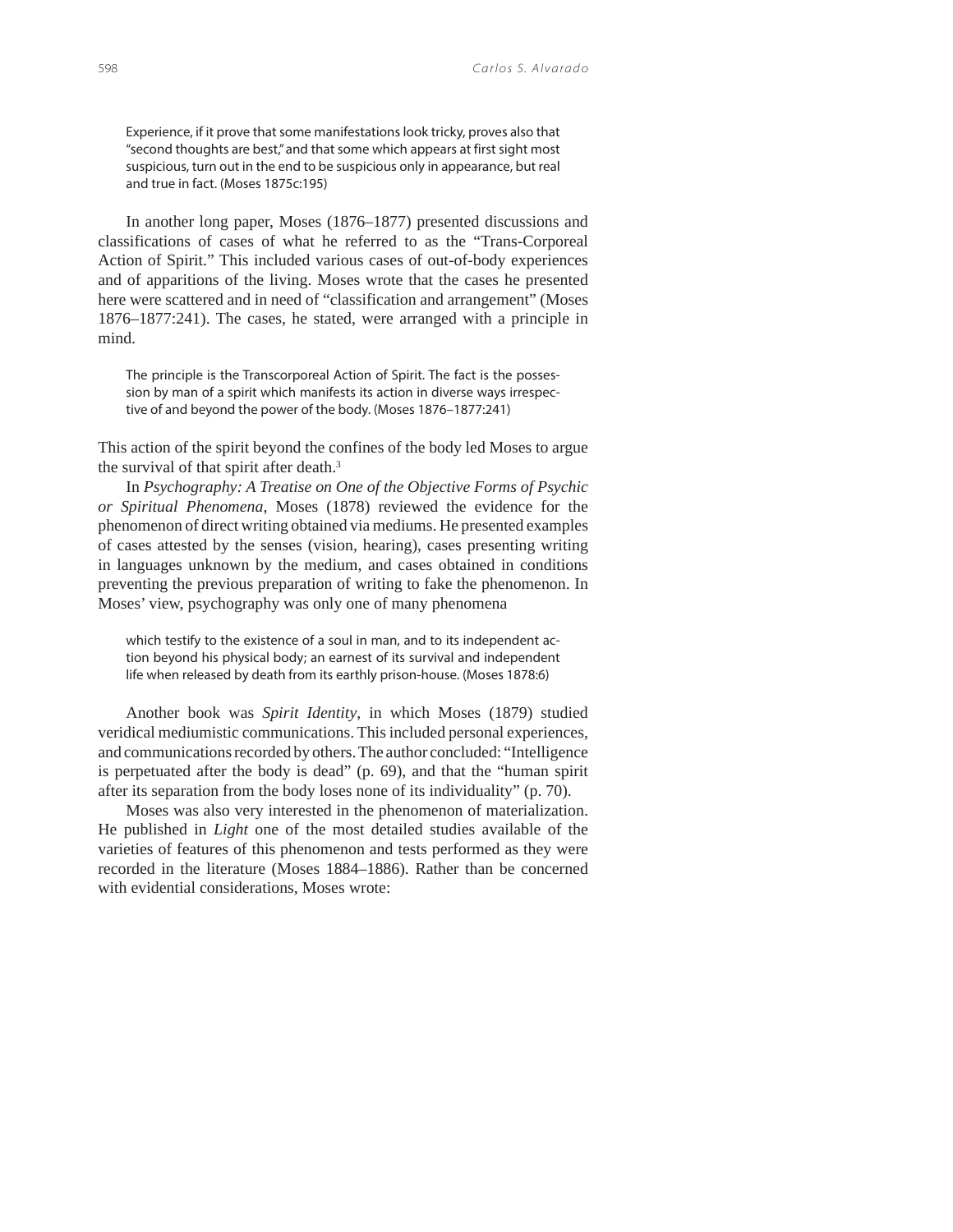My task is to sift by ordinary methods evidence already published, to classify and arrange it, to indicate its value as a contribution to the study of a very difficult problem, and, whenever I can, to illustrate from my own experience what I am quoting on the published authority of others. (Moses 1884–1886:9)

Some of the topics covered by Moses were appearances of inanimate objects (e.g., drapery, flowers), hands, faces, full forms (both shadowy and well-defined), as well as forms that were seen to dematerialize, and that were recognized. Furthermore, mention is made of the weighing of mediums and materialized forms.



**William Stainton Moses**

Like the previous publications,

this one about materializations presented a great number of references that are useful today to locate published discussions about this phenomenon. The cases referred to many mediums such as Florence Cook, William Eglinton, Kate Fox, Mary J. Hollis, Cecil Husk, Francis Ward Monck, Mary Showers, Henry Slade, Charles Williams, and C. E. Wood.

While Moses's articles were rich on descriptions of materializations, he also stated that little was known for certain about the process involved in their production, something he had stated a few years earlier (Moses 1877c). Nonetheless, he believed, as many did in his era, that the phenomenon involved forces processed through the medium's body.

### *Other Writings*

Various other topics in articles include reports of séances for physical phenomena such as spirit photography (Moses 1875d), voices and materializations (Moses 1877e), cases of spirit identity (Moses 1885a), discussions about the defense of mediums (Moses 1877f), mental healing (Moses 1885b), and psychometry (Moses 1885c). Regarding psychometry, Moses wrote that he sent three writing samples from very different individuals to a psychometrist. The writing samples were dissimilar to each other and were only identified by numbers from one to three. Leaving aside some general statements, Moses said that he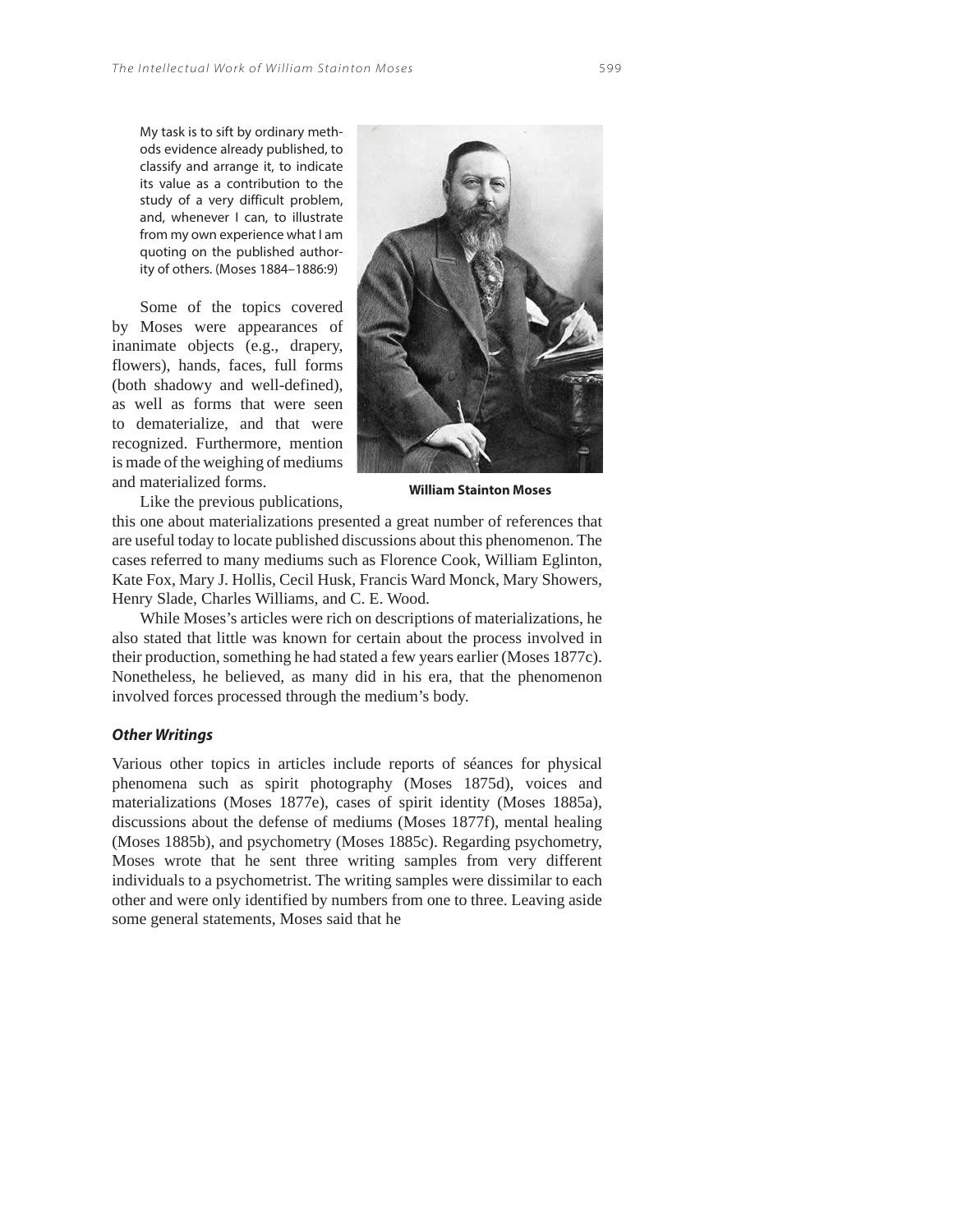could have easily picked out half a dozen such specific statements in each, which were at once strikingly true of the writer, and quite inapplicable to the authors of the other writings sent by me. (Moses 1885c:217)

Although Moses was convinced of the reality of the human spirit, its survival of death, and of spirit agency as an explanation for phenomena, he reminded his fellow spiritualists about the resistance others had to these ideas. As he wrote:

I do not expect much from any attempt to force upon the present generation what it is quite unfit for. A study of the pages of the Zoist will shew how the objective, palpable facts of mesmerism, especially of healing of disease, advocated with infinite skill and courage, failed to make any permanent effect on a generation that did not want to believe them; that had no place for them in its mind, no use for them in the economy of its life. So it is with all these matters. There is a time and a place for them, and it is our business to have them ready when that conjunction occurs. (Moses 1884a:6)

Moses also admitted his inability to explain phenomena. Focusing on physical mediumship, he stated:

I do not know . . . how a rap is produced, how luminous bodies are created in the seance room, how in vacant space is built up before my eyes a body organised as my own . . . (Moses 1890:156)

But he had no doubt about the existence of these phenomena.

In addition, he criticized many of the critics of Spiritualism. This included Frederick George Lee and Asa Mahan (Moses 1875e), and Edwin Ray Lankaster (Moses 1876b). Another was the well-known William B. Carpenter (Moses 1877a, 1877b). Moses did not hold back his contempt for Carpenter's explanations of spiritualistic phenomena: "Dr. Carpenter seems either to write in reckless haste without understanding or grasping his subject, or to answer his opponents without ever reading their arguments" (Moses 1877a:532).

Moses was also critical of the SPR. For example, he wrote:

The Society for Psychical Research seems to be drifting into the attitude of the Sadducee, believing neither in angel nor spirit, but only in a subconscious self. That is a pity, but can do no particular harm, for angels and spirits will still persist in spite of denial. (Moses 1890:157)

In the September 17, 1881, issue of *Light*, Moses took over the responsibility of writing a column that lasted for several years and that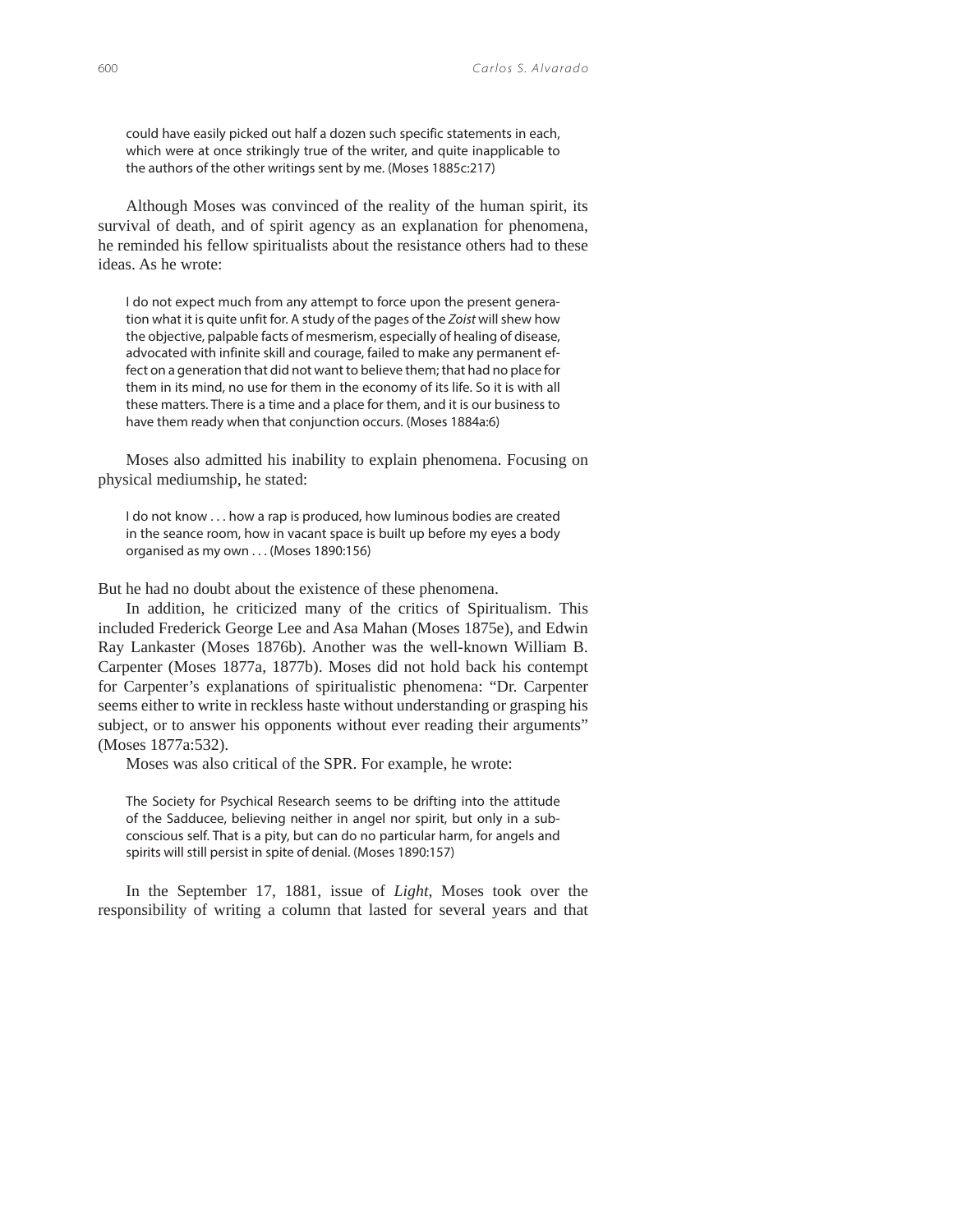included summaries, commentaries, and critiques about publications, the phenomena, the issues, the critics, and the social aspects of Spiritualism. Regarding explanations of phenomena, in his first column he commented about narratives of stone-throwing, and theosophical ideas about them:

I have repeatedly seen phenomena which might far more reasonably be attributed to the gambols of a monkey than to the calculated malice of a fiend. These aimless antics, and many perplexing phenomena of a kindred nature, suggest Puck rather than Satan: a sub-human intelligence devoid of moral consciousness, rather than the serious attempts of a departed human Spirit to demonstrate its continued existence . . . . It is extremely difficult to refer such pranks to departed human Spirits. Nor is it fair to say broadly that all Spiritualists assume this position. The present writer, speaking solely for himself, is free to confess that he has long felt it to be one of the most considerable stumbling-blocks in the way of intelligent acceptance of the creed of Spiritualism that such tricks should be put down to the action of our own departed friends. (Moses 1881:292)

Moses also compiled bibliographies (Moses 1889), and published many book reviews. This included comments about the books of Henry S. Olcott (Moses 1875a), Eugene Crowell (Moses 1876a), Hudson Tuttle (Moses 1877d), Alfred Percy Sinnett (Moses 1881), and Epes Sargent (Moses 1882). In an introduction to a book about mesmerism by William Gregory, Moses related the topic to Spiritualism:

The Mesmeric Trance, again, accidental or induced; the Ecstatic state, in which the mesmerised subject seems to enjoy communion with the world of spirit, and to live in a state sometimes entirely detached from the world of sense; will readily be seen to have their bearing on such experiences as those of Andrew Jackson Davis, and on the familiar state of Trance into which almost all well-developed psychics are accustomed to pass while utterances purporting to come from an alien spirit are made through their lips; or while their vital forces are being utilised for the production of such phenomena as, for instance, those of Materialisation, or Form-manifestation. (Moses 1884b:v)

#### **Concluding Remarks**

My discussion is certainly not complete, for I have omitted topics such as Moses' work in the organization of spiritualist organizations and his critiques of theosophical ideas. But I believe that the information I have presented shows that Moses had a wide range of interests and made many intellectual contributions to both Spiritualism and psychical research in addition to his work as a medium. Moses in fact reminds us of the multiple roles that some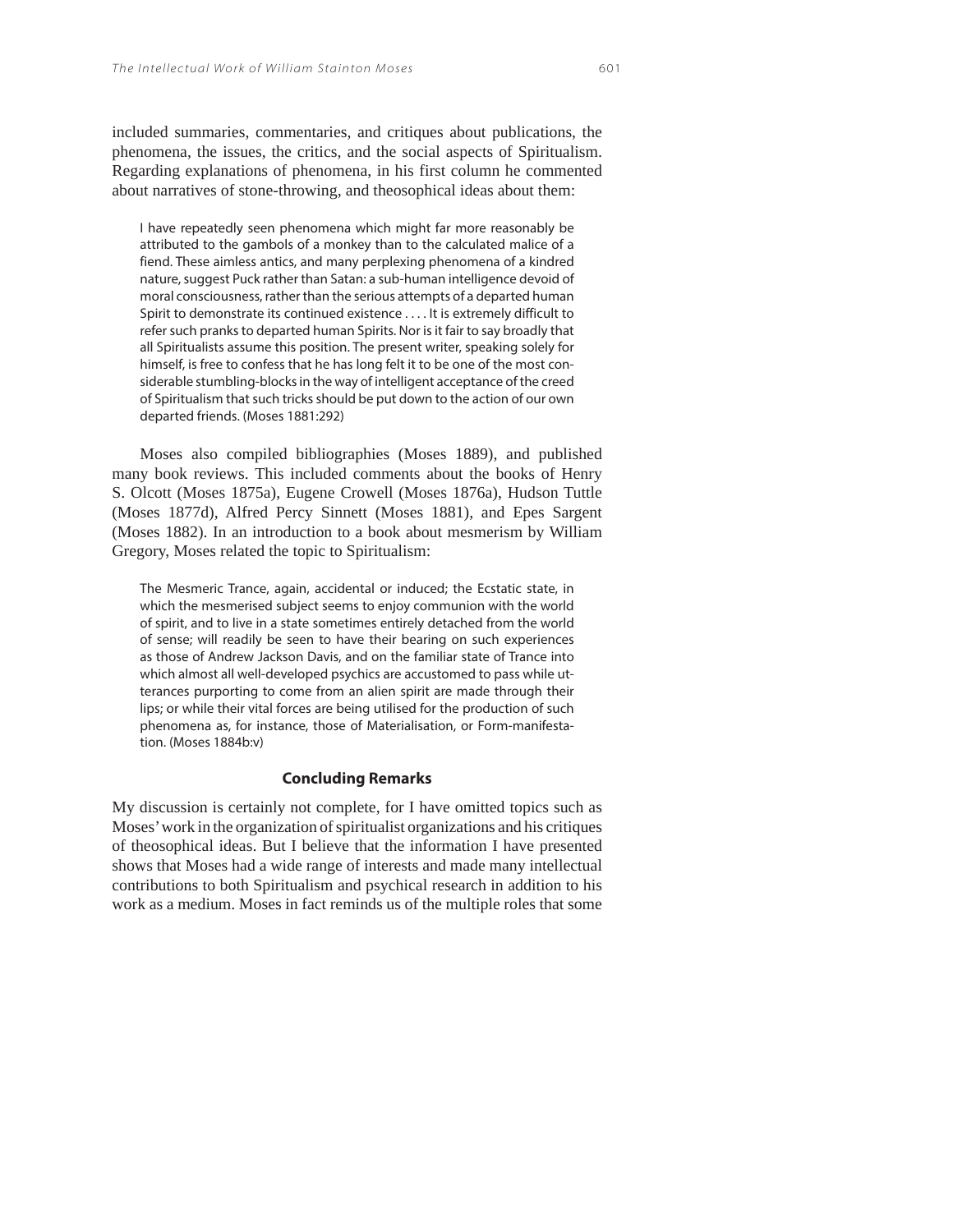figures played in Nineteenth-Century Spiritualism and psychical research.

Regardless of evidential and theoretical considerations, much of this work, particularly the publications about the "transcorporeal action of the spirit," direct writing, mediumistic communications, and materializations (e.g., Moses 1876–1877, 1878, 1879, 1884–1886), remain valuable reference works to locate Nineteenth-Century publications about those topics.

## **Notes**

- <sup>1</sup> I do not want to play down the contributions of mediumship (and mediums) to the development of psychical research, a topic I have discussed elsewhere (Alvarado 2013).
- <sup>2</sup> The first three articles were entitled "Researches in Spiritualism During the Years 1872–73" (1874a), while the rest appeared under the shorter title "Researches in Spiritualism" (1874b, 1875c).
- 3 See Moses's (1875b) account of the photographs of his spirit while he was sleeping taken at a distance by controversial spirit photographer Édouard Isidore Buguet.

#### **References Cited**

- Alvarado, C. S. (2013). Mediumship and psychical research. In The Spiritualist Movement: Speaking with the Dead in America and Around the World (Volume 2) edited by C. Moreman. Santa Barbara, CA: Praeger, pp. 127–144.
- Barrett, W. F., Massey, C. C., Moses, W. S., Podmore, F., Gurney, E., & Myers, F. W. H. (1884). Third report of the Literary Committee: A theory of apparitions, Part I. Proceedings of the Society for Psychical Research, 2:109-136.
- Moses, W. S. [under the pseudonym M. A. Oxon] (1874a). Researches in Spiritualism during the years 1872–73: Together with a discussion of theories advanced in explanation of the phenomena. Human Nature, 8: 97–11, 161–176, 193–207.
- Moses, W. S. [under the pseudonym M. A. Oxon] (1874b). Researches in Spiritualism. Human Nature, 8: 313–326, 337–350, 387–397, 425–430, 473–488, 513–527.
- Moses, W. S. [under the pseudonym M. A. Oxon] (1875a). People from the Other World, by H. S. Olcott. Human Nature, 9:269–286.
- Moses, W. S. [under the pseudonym M. A. Oxon] (1875b). Photographing the spirit of a medium in Paris, while his body was asleep in London. The Spiritualist, March 5, 119.
- Moses, W. S. [under the pseudonym M. A. Oxon] (1875c). Researches in Spiritualism. Human Nature, 9:12–21, 81–86, 97–104, 145–157, 193–213, 334–335.
- Moses, W. S. [under the pseudonym M. A. Oxon] (1875d). Some recent experiments in spirit photography with Buguet and Firman. Human Nature, 9:157–160.
- Moses, W. S. [under the pseudonym M. A. Oxon] (1875e). Spiritualism and some of its recent critics: A reply to certain arguments and objections. Human Nature, 9:337–350.
- Moses, W. S. [under the pseudonym M. A. Oxon] (1876a). Dr. Crowell on primitive Christianity and modern Spiritualism. Human Nature, 10:76–91.

Alvarado, C. S. (2012). Distortions of the past. Journal of Scientific Exploration, 26:611–633.